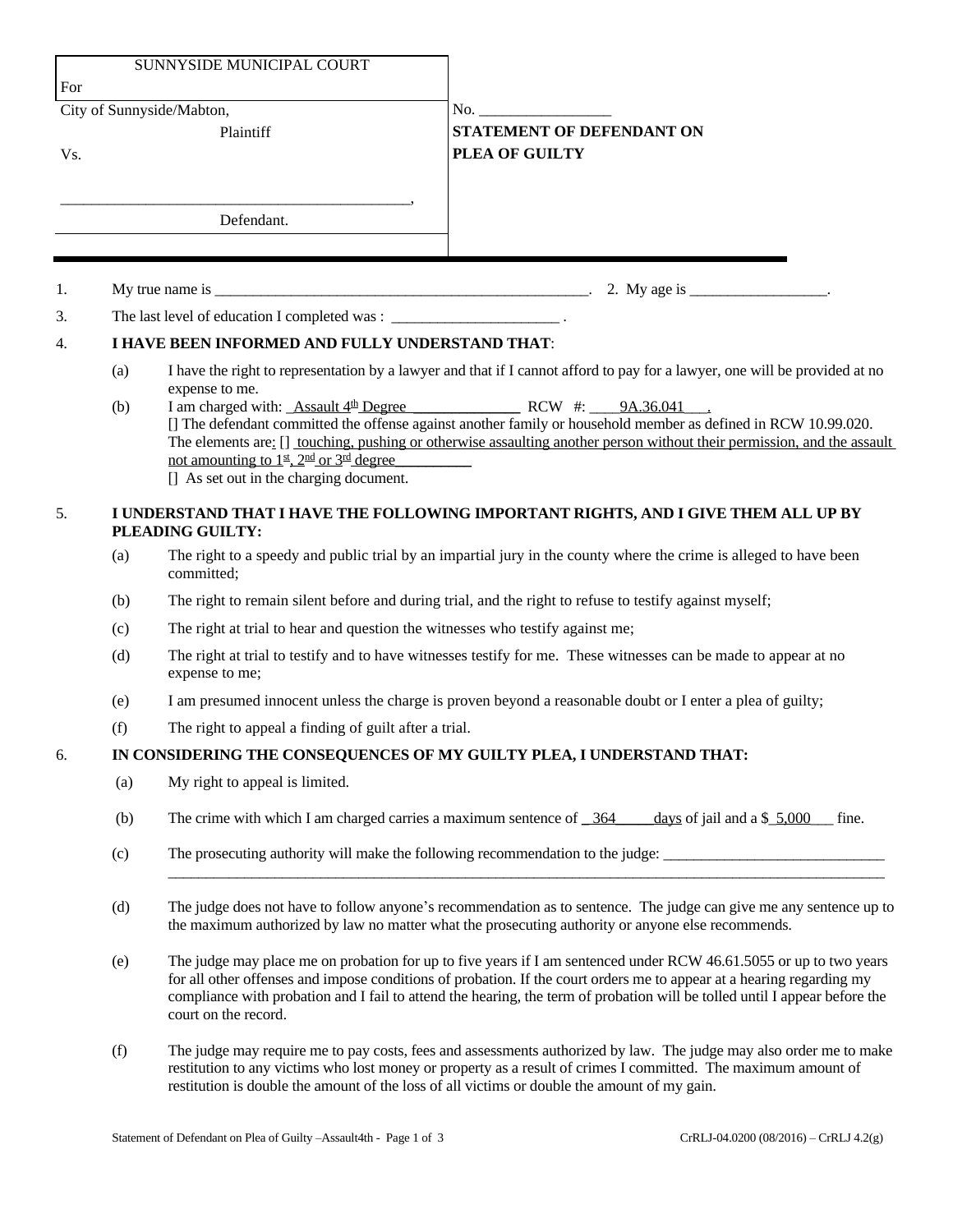(g) If I am not a citizen of the United States, a plea of guilty to an offense punishable as a crime under state law is grounds for deportation, exclusion from admission to the United States, or denial of naturalization pursuant to the laws of the United States.

## *NOTIFICATION RELATING TO SPECIFIC CRIMES: IF ANY OF THE FOLLOWING PARAGRAPHS APPLY, THE BOX SHOULD BE CHECKED AND THE PARAGRAPH INITIALED BY THE DEFENDANT.*

- [] h The crime of \_\_\_\_\_\_\_\_\_\_\_\_\_\_\_\_\_\_\_ has a mandatory minimum sentence of \_\_\_\_\_\_\_\_\_\_\_\_\_\_\_\_\_ days in jail and \$ fine plus costs and assessments. The law does not allow any reduction of this sentence.
- [ ] i []The crime of prostitution, indecent exposure, permitting prostitution and patronizing a prostitute has a mandatory assessment of \$\_\_\_\_\_\_\_\_\_. The court may reduce up to two-thirds of this assessment if the court finds that I am not able to pay the assessment. RCW9A.88.120.
- [ ] j If this crime involves patronizing a prostitute, a condition of my sentence will be that I not be subsequently arrested for patronizing a prostitute or commercial sexual abuse of a minor. The court will impose crime-related geographical restrictions on me, unless the court finds they are not feasible. If this is my first offense, the court will order me to attend a program designed to educate me about the negative costs of prostitution. []If this crime involves a sexual offense, prostitution, or a drug offense associated with hypodermic needles, I will be required to undergo testing for the human immunodeficiency (AIDS) virus.
- [  $\vert$  k If I am convicted under RCW 26.50.110, for a violation of a domestic violence protection order issued under chapter 26.50 RCW, the court shall impose a mandatory fine of \$15. RCW 26.50.110.
- [ ] l I may not possess, own, or have under my control any firearm, and under federal law any firearm or ammunition, unless my right to do so is restored by the court of record that ordered the prohibition on possession of a firearm or the Superior Court in Washington state where I live, and by a federal court if required. I must immediately surrender any concealed pistol license.
- [ ] m If this crime involves a drug offense, my eligibility for state and federal education benefits will be affected. 20 U.S.C. §  $1091(r)$ .
- [ ] n If this crime involves sexual misconduct with a minor in the second degree, communication with a minor for immoral purposes, or attempt, solicitation or conspiracy to commit a sex offense, or a kidnapping offense involving a minor, as defined in RCW 9A.44.128, I will be required to register with the county sheriff as described in the "Offender Registration" Attachment.
- [  $\log$  Pursuant to RCW 43.43.754, if this crime is an offense which requires sex or kidnapping offender registration, or is one of the following offenses, assault in the fourth degree with sexual motivation, communication with a minor for immoral purposes, custodial sexual misconduct in the second degree, failure to register, harassment, patronizing a prostitute, sexual misconduct with a minor in the second degree, stalking, or violation of a sexual assault protection order granted under chapter 7.90 RCW, I will be required to have a biological sample collected for purposes of DNA identification analysis, unless it is established that the Washington State Patrol crime laboratory already has a sample from me for a qualifying offense.
- [ ] p *Travel Restrictions:* I will be required to contact my probation officer, the probation director or designee, or the court if there is no probation department, to request permission to travel or transfer to another state if I am placed on probation for one year or more and this crime involves: (i) an offense in which a person has incurred direct or threatened physical or psychological harm; (ii) an offense that involves the use or possession of a firearm; (iii) a second or subsequent misdemeanor offense of driving while impaired by drugs or alcohol; (iv) a sexual offense that requires the offender to register as a sex offender in the sending state. I understand that I will be required to pay an application fee with my travel or transfer request.
- 7. I plead guilty to the crime(s) of Assault  $4<sup>th</sup>$  Degree as charged in the complaint(s) or citation(s) and notice. I have received a copy of that complaint(s) or citation(s) and notice. [ ] The complaint or citation and notice was orally amended and I waive filing of a written amended complaint or citation and notice.
- 8. I make this plea freely and voluntarily.
- 9. No one has threatened harm of any kind to me or to any other person to cause me to make this plea.